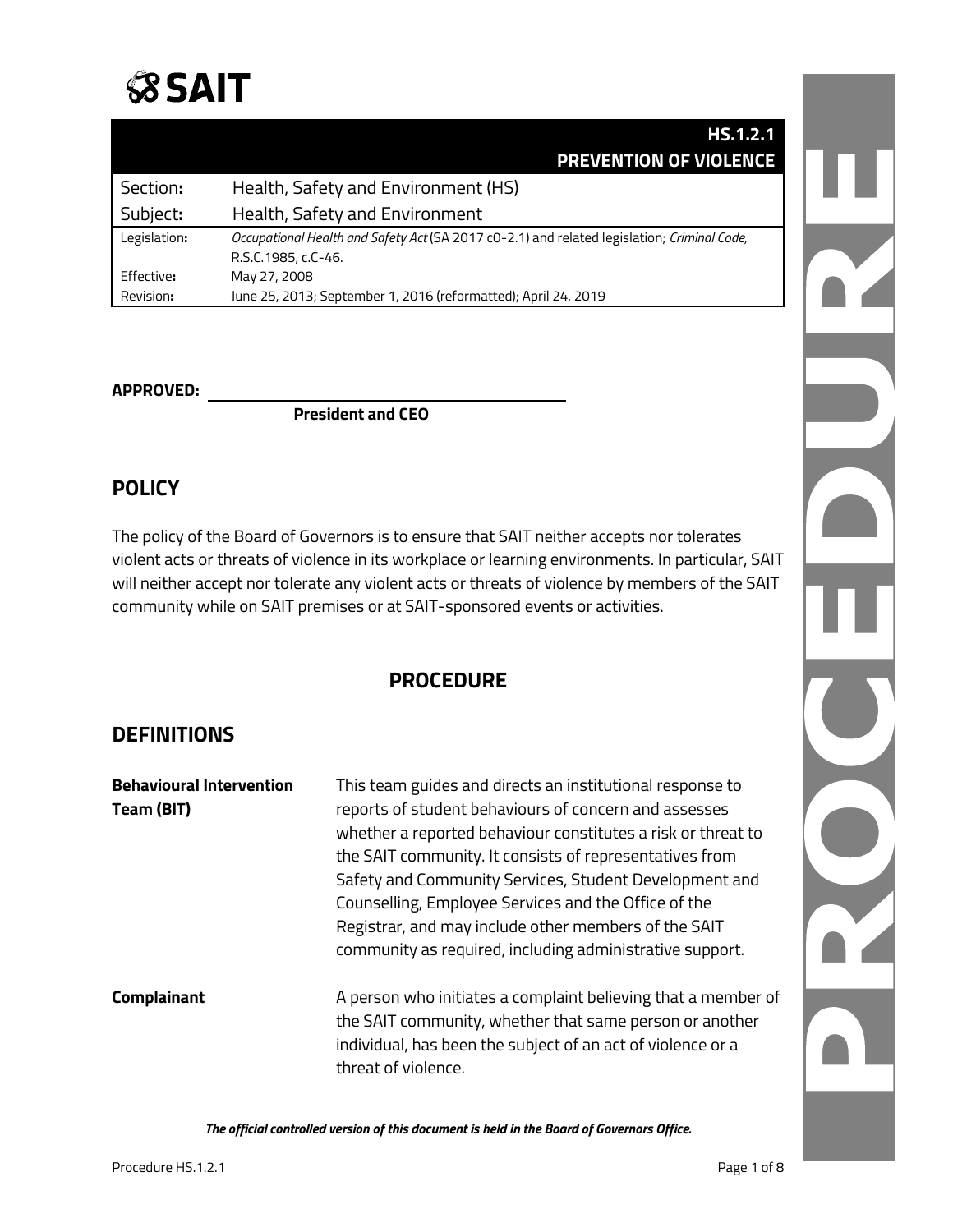

| <b>Domestic Violence</b>                                   | A single act of violence, or a number of acts forming a pattern<br>of behavior in a personal relationship, that is used to gain or<br>maintain power and control over another.                                                                                                                                                                                                                                                                                                                                                                                                                                                          |  |
|------------------------------------------------------------|-----------------------------------------------------------------------------------------------------------------------------------------------------------------------------------------------------------------------------------------------------------------------------------------------------------------------------------------------------------------------------------------------------------------------------------------------------------------------------------------------------------------------------------------------------------------------------------------------------------------------------------------|--|
| <b>Emergency Management</b><br><b>Response Team (EMRT)</b> | Assesses any emergency on the SAIT campus or in relation to<br>any SAIT business initiatives and determines the best course<br>of action, implementing tactics and deploying resources as<br>necessary.                                                                                                                                                                                                                                                                                                                                                                                                                                 |  |
| <b>Employee</b>                                            | A person on SAIT's payroll, whether paid by annual salary or<br>hourly wage.                                                                                                                                                                                                                                                                                                                                                                                                                                                                                                                                                            |  |
| <b>Management</b>                                          | An academic chair/coordinator, manager, associate<br>dean/director, dean/director, associate vice president, vice<br>president or president and CEO.                                                                                                                                                                                                                                                                                                                                                                                                                                                                                    |  |
| <b>Respondent</b>                                          | A member of the SAIT community alleged to have committed<br>an act of violence or a threat of violence.                                                                                                                                                                                                                                                                                                                                                                                                                                                                                                                                 |  |
| <b>SAIT campus</b>                                         | SAIT's main campus and all satellite campuses.                                                                                                                                                                                                                                                                                                                                                                                                                                                                                                                                                                                          |  |
| <b>SAIT community</b>                                      | SAIT's governors, employees, students, contractors,<br>consultants, agents and volunteers.                                                                                                                                                                                                                                                                                                                                                                                                                                                                                                                                              |  |
| <b>Student</b>                                             | A person currently enrolled in a SAIT program or course.                                                                                                                                                                                                                                                                                                                                                                                                                                                                                                                                                                                |  |
| <b>Workplace violence</b>                                  | The threatened, attempted or actual conduct of a person,<br>whether at a work-site or that is work-related, that causes or<br>is likely to cause physical or psychological injury or harm, and<br>includes domestic or sexual violence. It includes without<br>limitation:<br>physical assault.<br>threats of violence, verbal or written.<br>gestures or acts of aggression towards an individual that<br>create fear or mistrust in that individual, or that comprise<br>or devalue that individual.<br>harassment in any communication or actions whether<br>$\bullet$<br>direct or indirect which causes another person to fear for |  |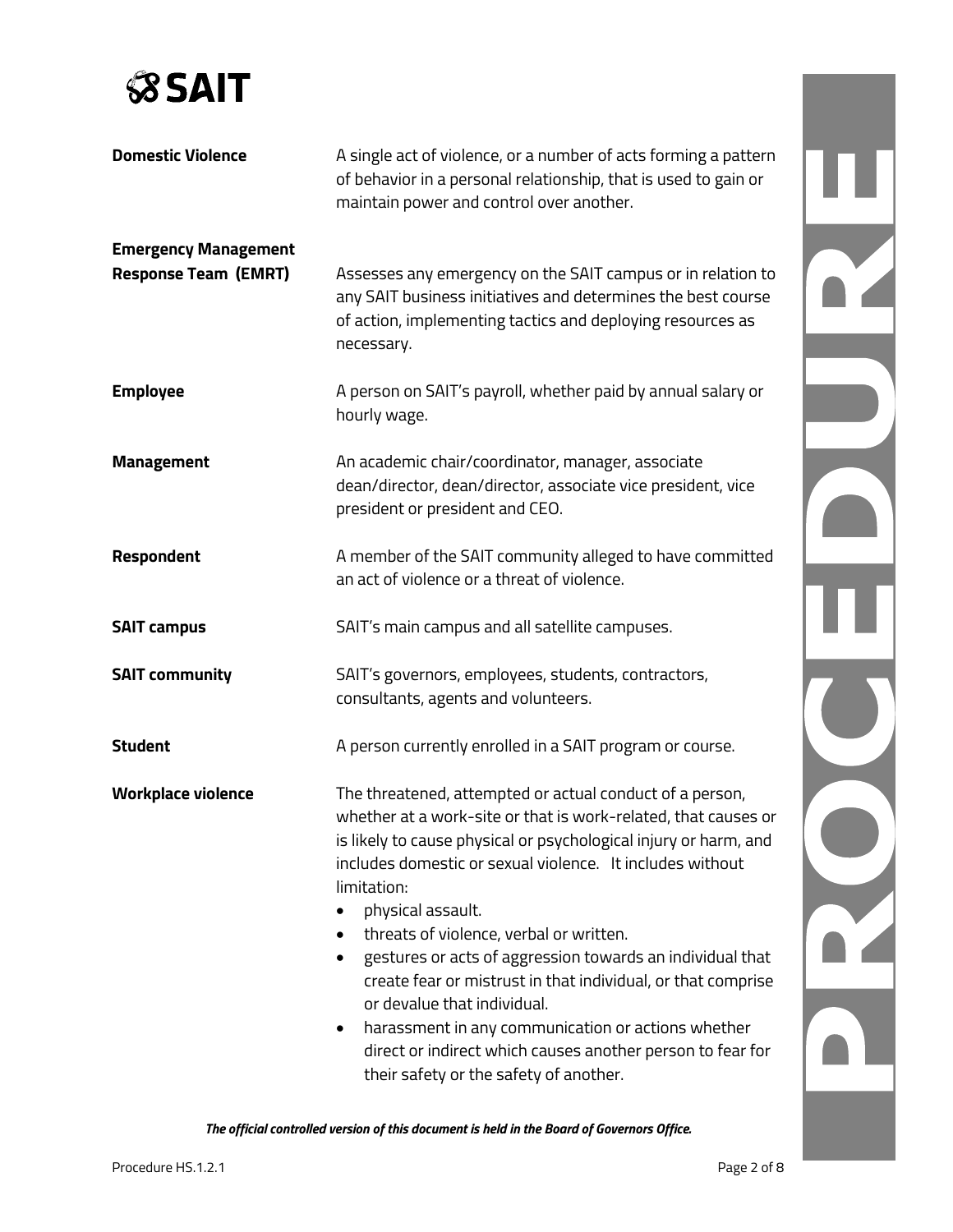

**Workplace and learning** 

**environment** Any physical or electronic environment where SAIT-related activities take place or where SAIT conducts business.

### **GOVERNING PRINCIPLES**

- 1. SAIT is committed to the prevention of workplace violence, including sexual violence and domestic violence taking place within the workplace. SAIT will take reasonable steps to protect the SAIT community from potential hazards associated with workplace violence through the implementation of preventive measures, policies and procedures, and institutional safety controls.
- 2. This procedure applies to all members of the SAIT community while engaged in any activity related to their employment, contract, association or studies at/with SAIT. It applies whether they are on or off the SAIT campus (for example, business trips, conferences, social gatherings, and online communications).
- 3. Members of the SAIT community are responsible for creating a respectful working and learning environment free from violence. This includes refraining from actions and behaviours that might constitute violence.
- 4. SAIT considers substantiated acts of violence by any member of the SAIT community to be a serious breach of policy and SAIT's FIRST Principles. Any acts of violence committed by or against members of the SAIT community while on SAIT premises or at SAITsponsored events or activities will not be tolerated and may result in disciplinary action.
- 5. All members of the SAIT community are responsible for reporting any acts of violence that place themselves or other members of the SAIT community in an unsafe situation.
- 6. SAIT will investigate and take appropriate corrective actions to address all reported incidents of workplace violence. For more information, see Schedule A, Respectful Workplace and Prevention of Violence Guide, an Associated Document to this procedure.
- 7. Confidentiality will be maintained to the extent practicable and appropriate under the circumstances, and as permitted by law.
- 8. This policy does not prevent a complainant from proceeding through other available or legal means, or reporting the matter directly to the police.

DZ.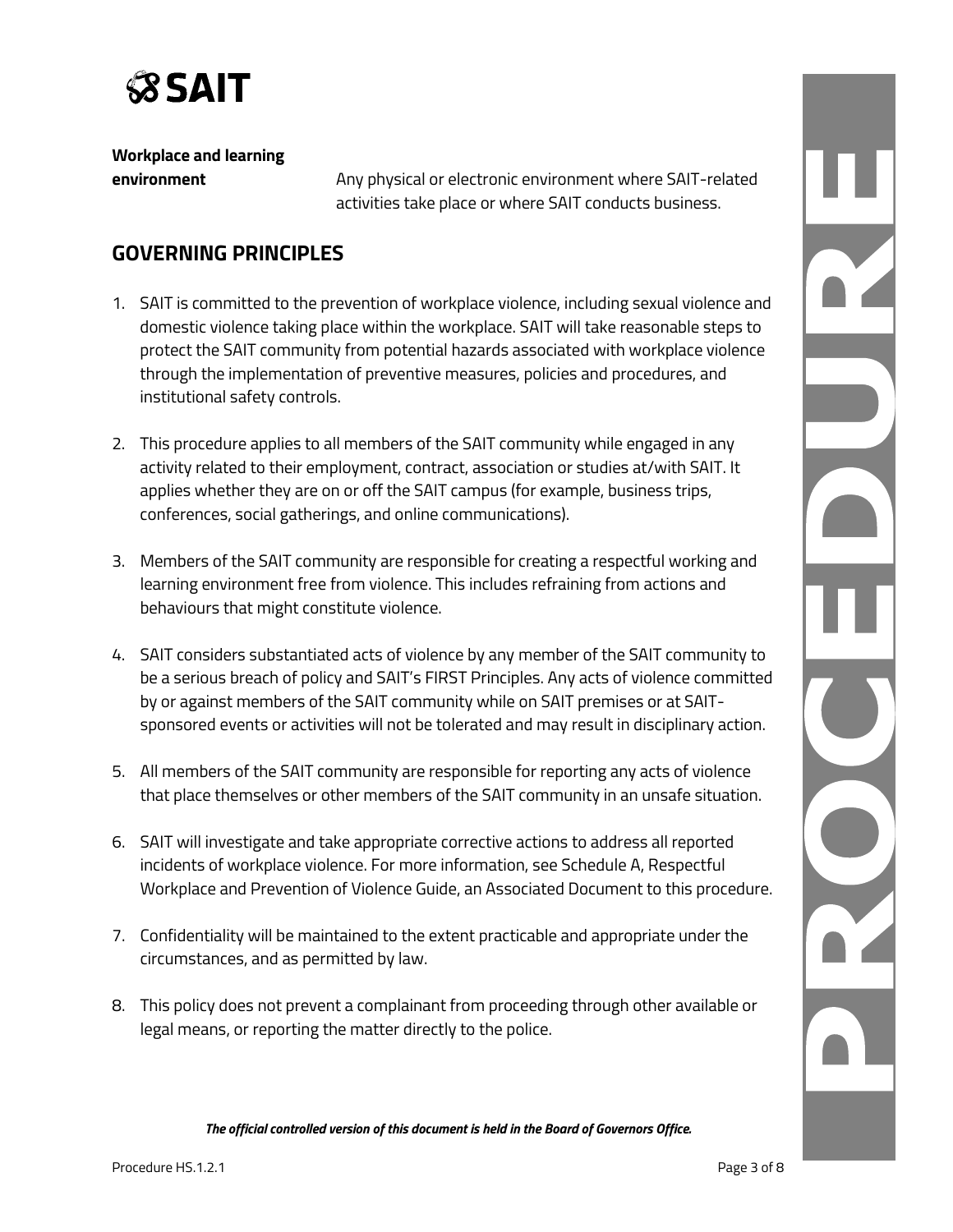

- 9. This procedure does not apply to:
	- a) Behaviour constituting harassment or discrimination, as this is addressed in procedure HR 4.10.1 Respectful Working and Learning Environment.
	- b) Behaviour constituting sexual assault and sexual violence, as this is addressed in procedure AD. 2.13.1 Sexual Assault and Sexual Violence.
	- c) Student behaviour falling under procedure AC.3.4.1 Student Code of Conduct or AC.3.4.2 Student Behaviours of Concern.
- 10. SAIT will review this procedure every three years or more frequently as needed.

### **PROCEDURE**

#### **A. Safety Assessment**

- 1. Management will assess the risk of violent acts and/or the potential for violence where members of the SAIT community work and/or study, so that they are not subject to or participate in workplace violence. This includes but is not limited to arranging for hazard assessments of the potential risk of violence where members of the SAIT community work and/or study, and working collaboratively to implement reasonable measures to address identified actual or potential violence risks.
- 2. SAIT may use the BIT for a safety assessment or to investigate reported student behaviours of concern.
- 3. SAIT may use the Emergency Management Response Team (EMRT) to assess any emergency related to violence on campus and determine the best course of action as necessary.

### **B. Complaint Reporting**

1. Any member of the SAIT community who witnesses and/or experiences a violent act or threat of violence shall report the incident to the senior manager, safety and community services, or to management.

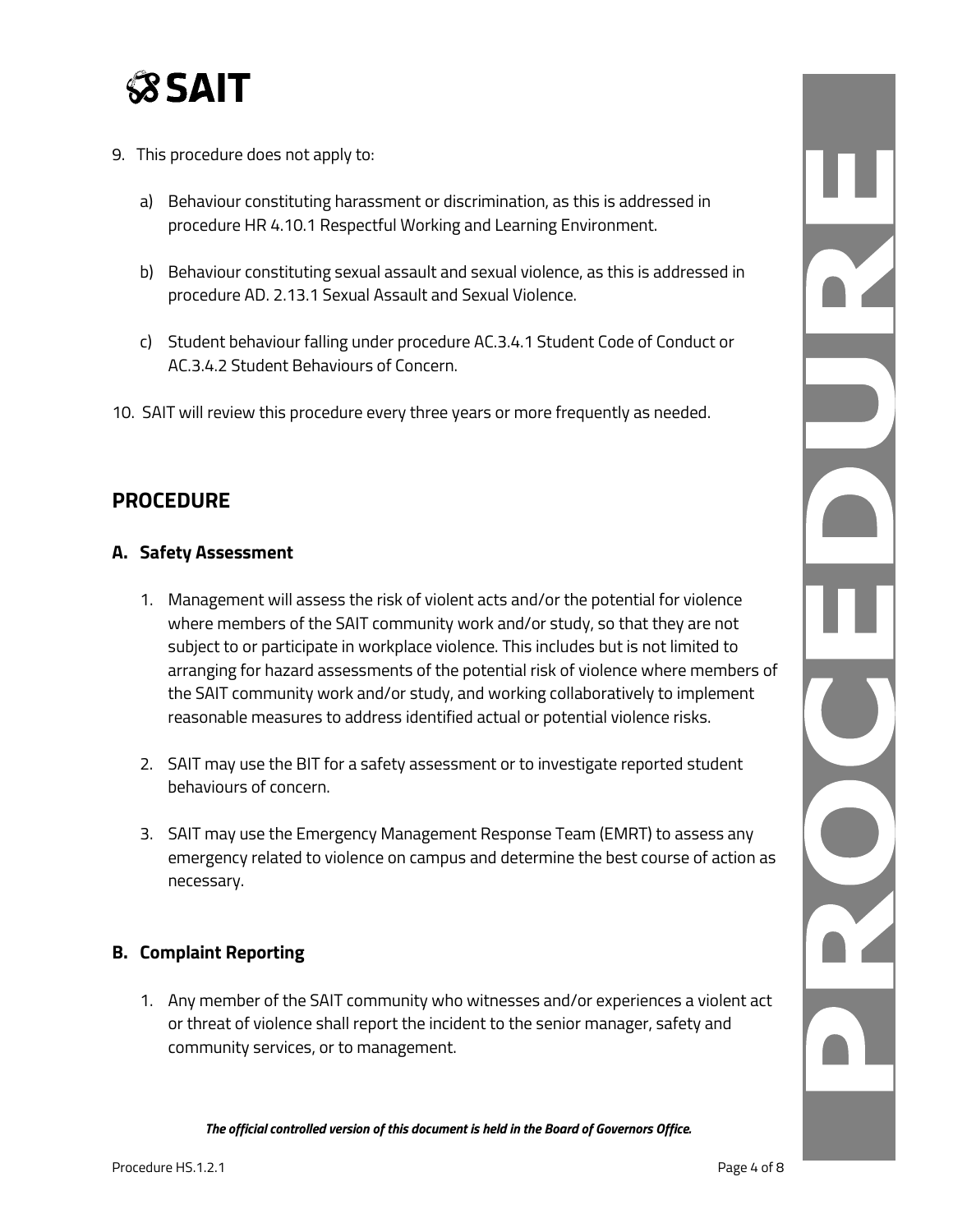## **SSAIT**

- 2. If the first point of contact is a member of management, that individual must report the complaint to the senior manager, safety and community services.
- 3. The senior manager, safety and community services will consult with Employee Services (for complaints involving employees) and/or the Office of the Registrar (for complaints involving students).
- 4. The complainant should carefully and accurately record details of the incident, including dates and times, nature of the incident, and names of any persons who may have witnessed the incident. All documentation relating to the incident should accompany the complainant's written statement.
- 5. All documentation received in relation to the complaint will be retained in confidence by the investigating unit of Safety and Community Services, and/or in collaboration with the Office of the Registrar (for situations involving students), and/or by Employee Services (employee related situations).
- 6. In the case of a perceived immediate threat of violence, the complainant should contact the Calgary Police Service at 911.

### **C. Investigation and Response**

- 1. All reported incidents or concerns of workplace violence reported to SAIT will be triaged and an investigation will be launched. An investigator will be assigned jointly by SAIT, through Safety and Community Services, Employee Services and/or the Office of the Registrar. This may be an internal or an external investigator.
- 2. The investigation should be launched as soon as possible once the complaint has been triaged.
- 3. The investigation should be completed within 30 days from receipt of the written complaint. This timeline may be adjusted as required by the investigator.
- 4. An investigation will, at a minimum, include a written submission from and/or an interview with
	- a) The complainant
	- b) The respondent
	- c) Witnesses identified by the complainant and respondent;
	- d) Any other individual whom the complainant and respondent deem necessary to be interviewed.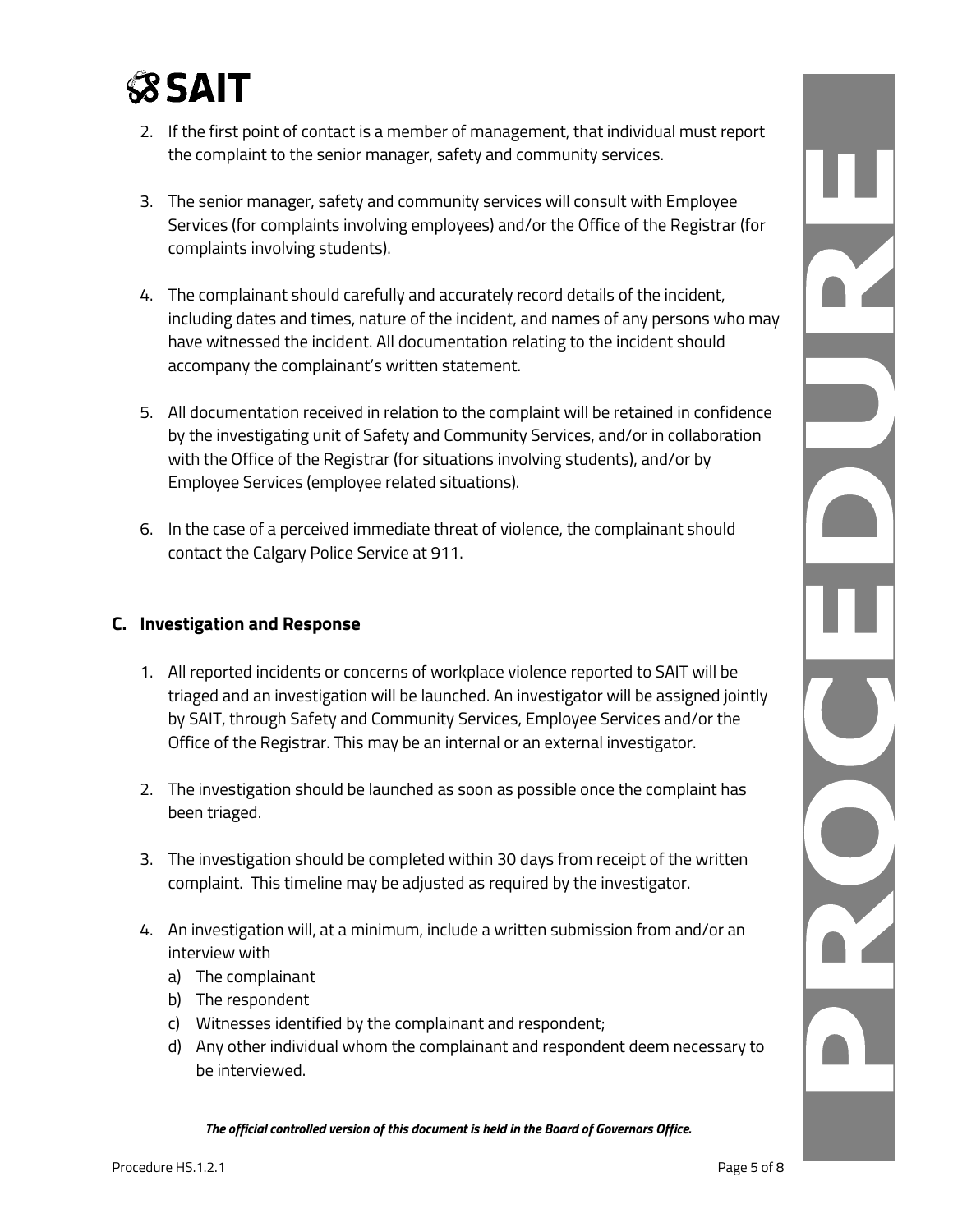# **SSAIT**

- 5. The investigator will provide a summary or a copy of the complaint to the respondent.
- 6. On completion of the investigation, the investigator will inform the complainant and respondent that the investigation is finished and that the findings and recommendations will be provided to the member of management overseeing the investigation.
- 7. The department that assigned the investigator will:
	- a) Provide the investigation report to the member of management overseeing the investigation.
	- b) Inform the complainant and respondent in writing that the complaint has been substantiated or has not been substantiated, and/or that corrective action will be taken to address substantiated complaints.
- 8. If, at any time during an investigation, it becomes evident that the violent act or threat of violence may involve criminal behavior, SAIT will refer those involved to contact the Calgary Police Service, and/or SAIT may itself contact the Calgary Police Service.
- 9. SAIT will disclose only the minimum amount of information required that is necessary to inform workers of a specific or general threat of violence or potential violence as required.
- 10. The investigating department will ensure that all reports and related documentation are retained according to retention requirements. For more information on the investigation process, see Schedule A, Respectful Workplace and Prevention of Violence Guide, an Associated Document to this procedure.

### **D. Resolution and Enforcement**

- 1. If the investigation substantiates a complaint of violence and the respondent is not a student, the respondent will be subject to procedure HR.4.4.1 Corrective Action Procedures. SAIT will take actions as appropriate, which may include referring the matter to police, and/or discontinuing business with the individual or organization.
- 2. If the investigation substantiates a complaint of violence and the respondent is a student, the respondent will be subject to the non-academic misconduct provisions of procedure AC.3.4.1 Student Code of Conduct.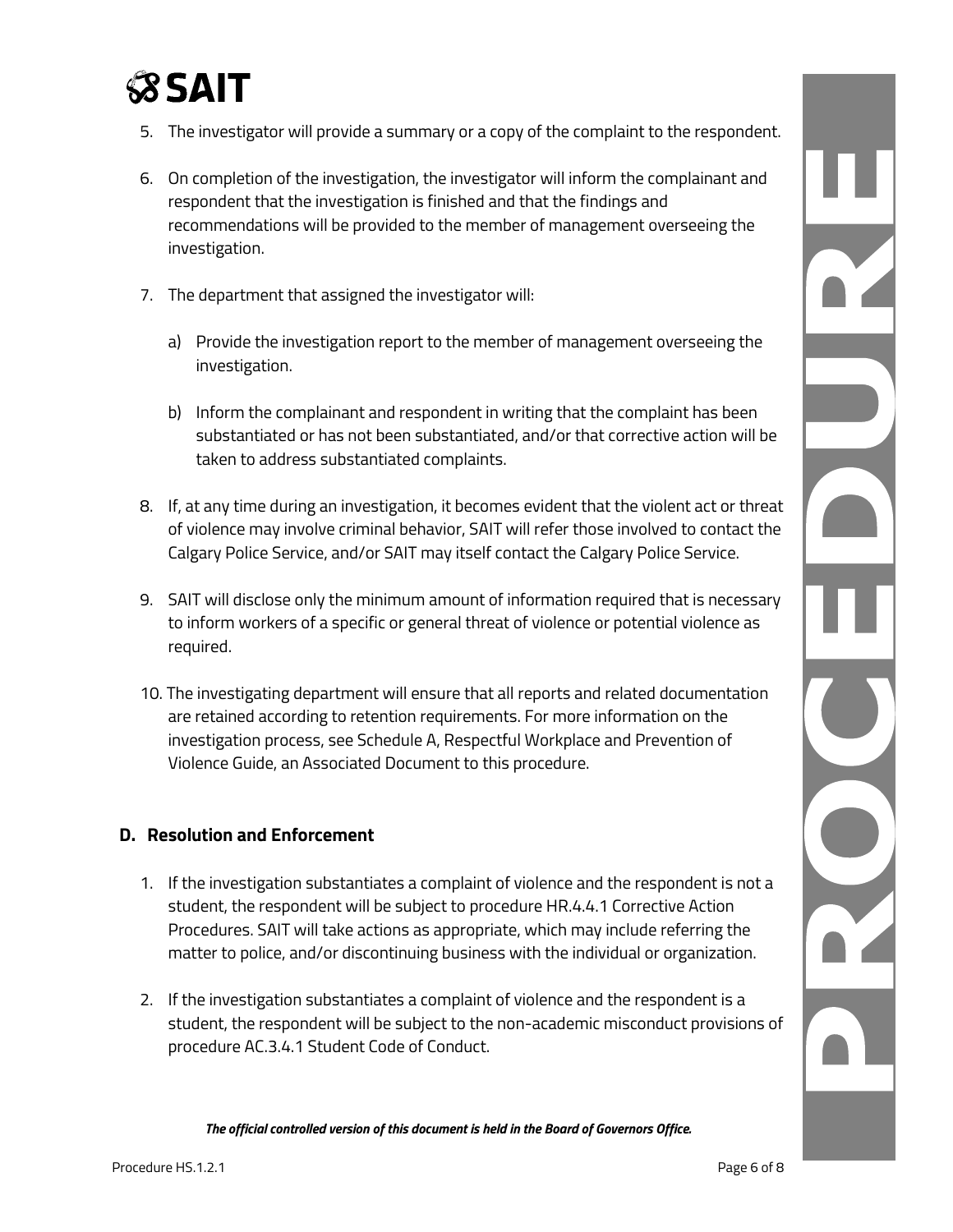

3. Applicable information from investigations will be reported to Safety and Community Services, to assist in identifying and implementing safety measures to eliminate or control the hazard of violence, and/or for reporting purposes under legislation.

### **E. Protection from Retaliation and Complaints Made in Bad Faith**

- 1. A member of the SAIT community who brings forward or who is involved in a complaint and/or investigation under this procedure will be protected from any form of retaliation. Any such retaliation may result in consequences as set out in procedure HR.4.4.1 Corrective Action Procedures or in the non-academic misconduct provisions of procedure AC.3.4.1 Student Code of Conduct, as applicable.
- 2. A complaint made in bad faith or to purposely annoy, embarrass or harm the respondent may result in the complainant being subject to consequences as set out in procedure HR.4.4.1 Corrective Action Procedures or in the non-academic misconduct provisions of procedure AC.3.4.1 Student Code of Conduct, as applicable.

### **F. Support**

- 1. Management will advise the complainant and respondent to contact Student Development and Counselling Services or the Employee and Family Assistance program, as applicable.
- **2.** Members of the SAIT community who, as a witness, as a respondent, complainant of workplace violence, may be experiencing adverse symptoms as a result of a violent act are encouraged to consider consulting Student Counselling Services, the Employee and Family Assistance program, and/or a health care professional of their choice.

### **G. Training and Awareness**

- 1. Management will advise employees of the requirements of this procedure and of the health, safety and environment management system, and will provide employees with access to health and safety information and training as required.
- 2. SAIT will provide training and awareness on topics including but not limited to hazard identification, assessment and control; incident management; and SAIT's Emergency Response Plan.